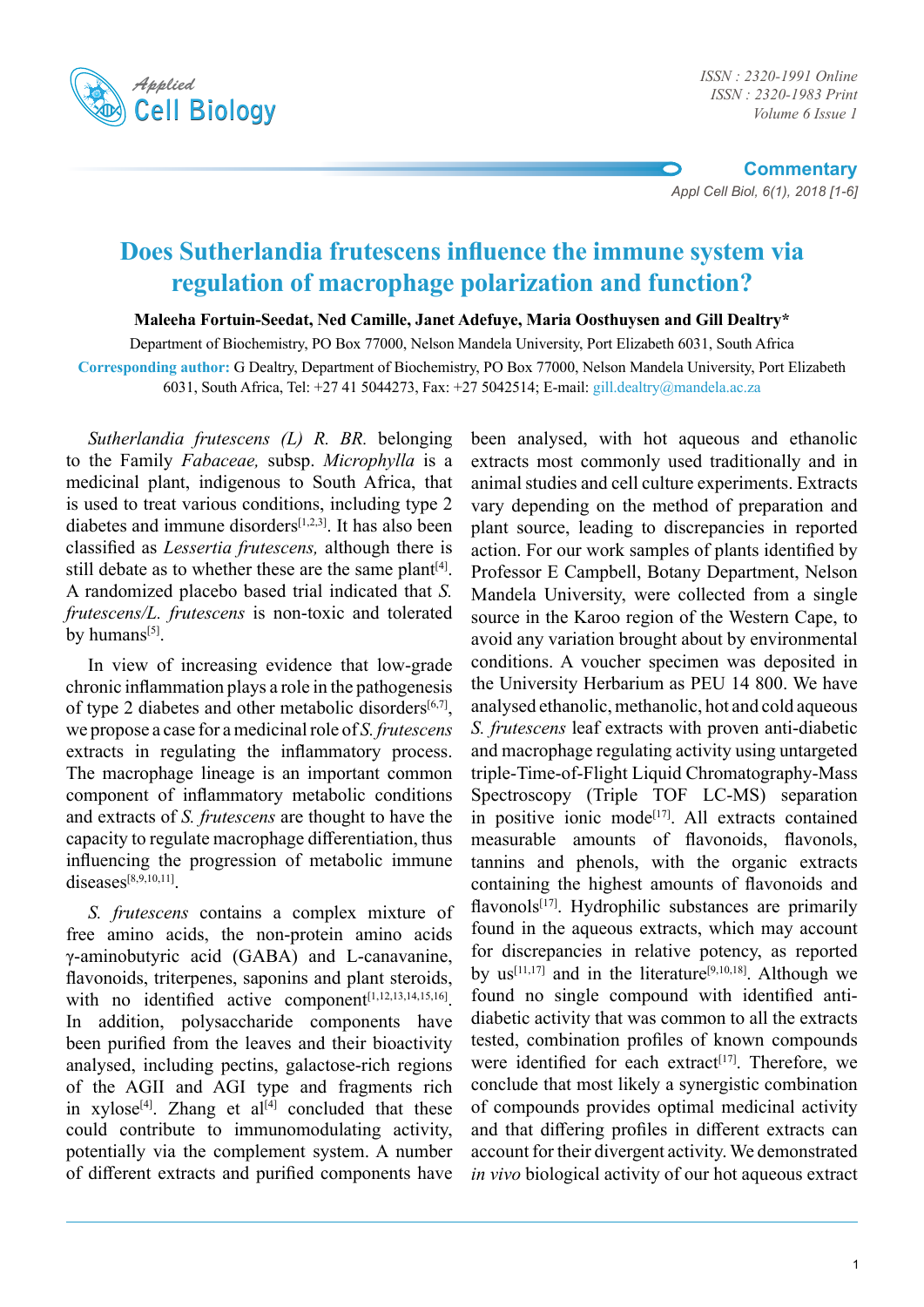#### **Commentary**

as an anti-diabetic and immune modulatory agent, using male Wistar rats fed a high fat diet to induce obesity and a pre-diabetic insulin resistant state<sup>[8]</sup>. All our extracts have anti-diabetic activity shown in cell culture studies using liver cell lines<sup>[17,19]</sup> and immune regulatory action in macrophage cell lines (11, Fortuin-Seedat, unpublished data), although we found that the ethanolic extract containing hydrophobic molecules had the most potent antiinflammatory activity<sup>[11]</sup>.

Macrophages are a major cell type in the immune response, displaying phenotypic heterogeneity, which enables them to undertake different roles depending on the biological situation<sup>[20]</sup>. They develop from circulating blood monocytes and differentiate in the tissues during inflammatory responses<sup>[21]</sup>. A spectrum of many different macrophage populations has been characterized using combinations of membrane markers and gene expression profiles<sup>[22]</sup>. This has led to the identification of two main functionally distinct macrophage phenotypes: M1 pro-inflammatory and M2 anti-inflammatory macrophages following stimulation by microbial products, cytokines or other immunomodulatory molecules<sup>[23,24]</sup>. Their overall function is to maintain homeostasis, immune defence and tissue repair $[22]$ .

The effects of *S. frutescens* on macrophage development from monocytes, and the activation of differentiated macrophages has been investigated. Using the human THP-1 monocyte cell line (which differentiates into macrophages following induction with Phorbol Myristate Acid), we demonstrated that both aqueous and ethanolic extracts of *S. frutescens*  significantly increased adherence and expression of the macrophage marker CD14 after 48 hours, compared to cells treated with PMA alone. Shorter treatment times did not alter either CD14 expression or cell adherence, suggesting that *S. frutescens* does not affect early macrophage differentiation, but is directed at later macrophage activation stages (Oosthuysen, unpublished data). In support of this hypothesis, Africa and Smith<sup>[25]</sup> demonstrated that *S. frutescens* increased the migration of an HIV Tat protein-stimulated primary human monocyte culture model, but not unstimulated cells.

Investigation into the regulation of macrophage

function by *S. frutescens* has produced some conflicting results*.* Lei *et al*[9] reported that a polysaccharide-enriched fraction of an aqueous extract of *S. frutescens* was associated with dosedependent elevations of the pro-inflammatory product nitric oxide (NO), the cytokine Tumor Necrosis Factor- $\alpha$  (TNF- $\alpha$ ), several chemokines, and intracellular reactive oxygen species (ROS) in RAW 264.7 murine macrophages. However, later prevention studies by Lei *et al*.<sup>[10]</sup> showed that pretreatment of the RAW 264.7 cell line with an ethanolic extract of *S. frutescens* limited an immune response stimulated by bacterial lipopolysaccharide (LPS) and interferon gamma (IFNγ) through the reduction of ROS and NO generation. They found that semipurified sutherlandioside B and sutherlandins reduced ROS, but had no effect on NO and nuclear factor kappa-light-chain-enhancer of activated B-cells (NFκB), whilst sutherlandiosides A, C and D had no effect at al<sup>[10]</sup>. Only the complete ethanolic extract down regulated ROS and NO, acting on NFκB, ERK and STAT1 $α$  signalling molecules<sup>[10]</sup>. We have also investigated<sup>[11]</sup> the influence of our hot aqueous extract and the ethanolic extract upon the pro-inflammatory M1 and the anti-inflammatory M<sub>2</sub> phenotypes of LPS stimulated RAW 264.7 cells. Using Flow cytometric analysis of the CD markers CD86 (M1) and CD206 (M2), we demonstrated that both *S. frutescens* extracts significantly downregulated CD86 expression, and the ethanolic extract up-regulated CD206, indicating stimulation of the  $M2$  phenotype over the M1 phenotype<sup>[11]</sup>. These extracts also significantly inhibited NO production, production of ROS and COX-2 expression in a dose dependent manner, with the ethanolic extract showing greatest activity<sup>[11]</sup>, in agreement with Lei et al<sup>[10]</sup>. Patterns of cytokine production determined by ELISA assays indicated that the M1 proinflammatory cytokines TNF-ɑ, IL-6, IL-1ɑ, G-CSF and GM-CSF were all down regulated, whilst the M2 cytokine profile remained unchanged $[11]$ . These studies again indicate that *S. frutescens* may down regulate an ongoing inflammatory response involving M1 macrophages, and also influence the polarisation of M1 and M2 macrophage subpopulations.

The molecular interactions and signaling pathway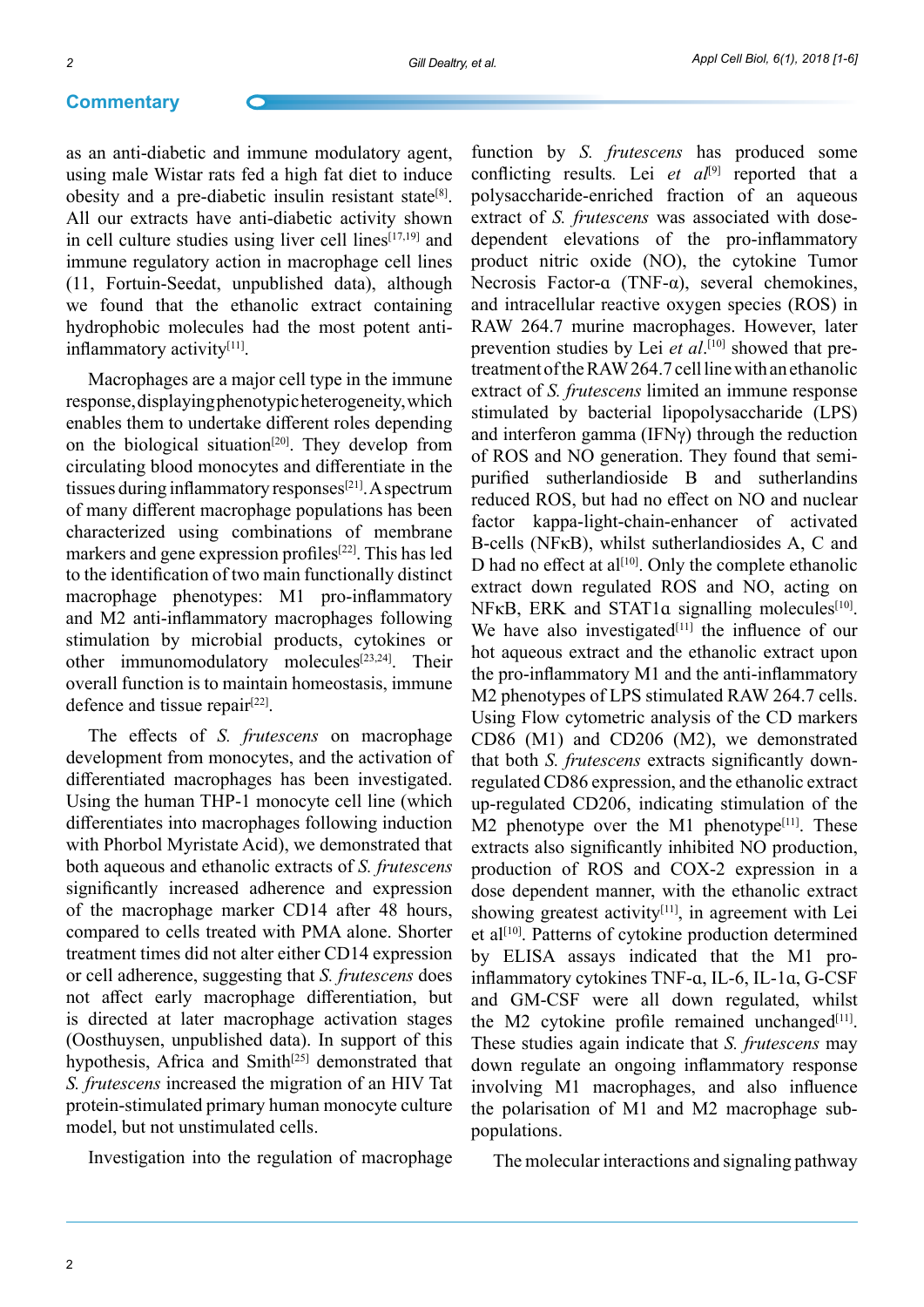involved in macrophage regulation by *S. frutescens* are not yet clear. We have investigated the effects on the NFκB and MAPK signaling pathways in the RAW 264.7 and the THP-1 cell lines. In RAW 264.7 reduced production of inflammatory mediators was associated with significantly decreased activity of the mitogen activated protein kinases (MAPKs) and  $N$ FKB signalling pathways<sup>[11]</sup>. The NFKB signalling pathway regulates the expression of an array of inflammatory genes linked to M1 macrophage activation[26]. In resting cells, the NFκB transcription factor is complexed with the inhibitory protein  $I_{K}B$ , masking the NF $\kappa B$  Nuclear Location Signal, preventing its translocation into the nucleus $[27]$ . Upon pro-inflammatory stimulation,  $I_{\nu}B$  undergoes phosphorylation and is rapidly degraded, enabling NFκB phosphorylation and activation, followed by translocation from the cytosol to the nucleus, inducing up-regulation of M1 macrophage proinflammatory genes. LPS-stimulation increases phosphorylation and nuclear translocation of p65 (Ser 536) NFκB, but we demonstrated that treatment with both hot aqueous and ethanolic *S. frutescens*  extracts inhibited translocation of NFκB in a dose dependant manner, associated with a dose-dependent decrease in  $p65$  NF $\kappa$ B phosphorylation<sup>[11]</sup>. This finding correlates with a report from Lee *et al*. [28], who established that an ethanolic extract of *Solanum tuberosum L.* cv Jayoung inhibited NFκB activation in RAW 264.7 cells, indicating that plant phytochemicals can regulate NFκB signalling in macrophages.

Activation of NFκB and macrophage inflammation is also regulated by MAPK cellular kinases. The MAPK signaling pathways are themselves activated through phosphorylation of their Thr-Tyr residues<sup>[29]</sup> to mediate cell growth, differentiation, cell death and immune responses<sup>[30,31]</sup>. ERK1/2 and p38 MAPK are rapidly phosphorylated in response to LPS stimulation, to induce the expression of iNOS and COX-2, amongst other inflammatory mediators $[32,33]$ . Activation of p38 MAPK is also directly linked to NFKB activation<sup>[18]</sup>. Camille and Dealtry<sup>[11]</sup> showed that *S. frutescens* attenuated LPS induced MAPKs ERK1/2 and p38 MAPK phosphorylation in RAW 264.7 cells in a dose-dependent manner, with the ethanolic extract being significantly more

potent than the hot aqueous extract. Thus the MAPK signaling pathway is also influenced by *S. frutescens*, in agreement with studies of other cell types in which *S. frutescens* has been reported to inhibit activation of  $ERK1/2$  and p38 MAPK<sup>[18]</sup>. Importantly, Camille and Dealtry[11] have shown that both aqueous and ethanolic *S. frutescens* extracts influence the reactive state of mature Raw 264.7 macrophages via NFκB and MAPK signalling. This leads to the hypothesis that several actions of *S. frutescens* extracts may be mediated by a reduction in M1 macrophage activity and redirection towards M2 anti-inflammatory functions, promoting tissue remodelling and immune regulation.

In order to investigate the induction of activated macrophages from inactive monocytes, our current work focuses upon the human THP-1 monocyte cell line. The monocytes are stimulated to differentiate into macrophages by PMA, as indicated by increased CD14; and activated along the M1 pathway by LPS, indicated by an increase in CD86. In these cells, the ethanolic extract of *S. frutescens* significantly decreased CD86 expression in a dose dependant manner, but did not alter expression of the M2 marker CD206 (Fortuin-Seedat, unpublished data).

Regulation by *S. frutescens* of the signalling pathways influencing the transcription factor NFκB is being investigated in THP-1 cells by Western blot analysis of phosphorylation of key signalling molecules. In agreement with Camille and Dealtry<sup>[11]</sup> and Lei et al<sup>[10]</sup>, phosphorylation of p38 MAPK was decreased in a dose dependent manner by the ethanolic extract. However, high doses of the hot aqueous extract (greater than 100µg/ml) increased phosphorylation of p38 MAPK (Fortuin-Seedat, unpublished data). Phosphorylation of ERK1/2 (another component of the MAPK pathway) was increased by both aqueous and ethanolic *S. frutescens*  extracts (Fortuin-Seedat, unpublished data). The parallel signalling pathway via phosphorylation of JNK was also stimulated by the ethanolic extract, as shown by an increase in phosphorylated JNK, although the hot aqueous extract had no significant effect (Fortuin-Seedat, unpublished data). Africa and Smith<sup>[25]</sup> also found that phosphorylation of JNK was increased in primary cultures of human monocytes by a hot aqueous extract of *S. frutescens*.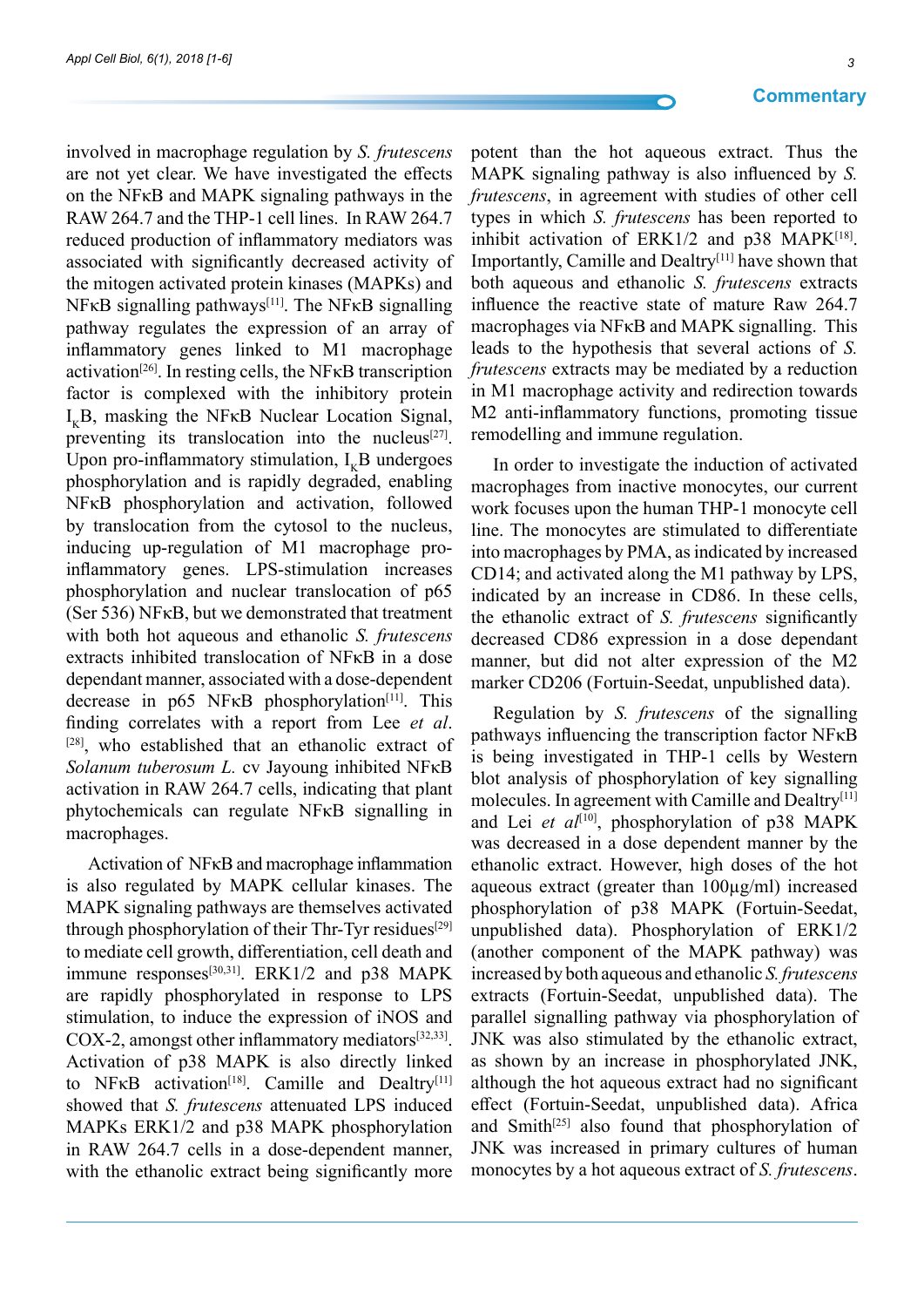### **Commentary**

Akt is also a regulator of NFκB and showed a reduction in phosphorylation following treatment with the hot aqueous extract, but an increase in phosphorylation after treatment with high doses of the ethanolic extract (Fortuin-Seedat, unpublished data). Phosphorylation of the transcription factor NFκB itself (p65 NFκB) was decreased by both the ethanolic and hot aqueous extracts (Fortuin-Seedat, unpublished data), in agreement with Camille and Dealtry[11] who showed that both the ethanolic and the hot aqueous extracts inhibited nuclear translocation of NFκB, a phosphorylation-dependent process.

We speculate that the observed differences in activity of *S. frutescens* extracts may reflect actions at different stages of macrophage differentiation and activation. In addition, although similar concentrations of the major phytocompounds (tannins, flavonoids and phenols) were found in both the hot aqueous and the ethanolic extracts, as expected more hydrophobic flavonols were found in the ethanolic extract<sup>[17]</sup>. These differences may underlie the increased potency of the ethanolic extract to down regulate inflammatory responses, but may also explain the stimulatory action of high doses of aqueous extract and will be investigated further. Furthermore, the differing activities may also reflect differences in specific compounds within the phytochemical groups in each of the extracts.

In conclusion, we and others have shown that *S. frutescens* influences the immune system via regulation of macrophage polarization and function, acting via down regulation of the NFκB and MAPK signalling pathways. The greatest activity is found with ethanolic extracts containing predominantly hydrophobic compounds, but aqueous extracts also have shown anti-inflammatory activity*.* Further investigations will help to define the roles of the different phytocompounds and to indicate which extracts are best used in medicinal therapies.

## **References**

- [1]Van Wyk, B. E., Albrecht, C. 2008. A review of the taxonomy, ethnobotany, chemistry and pharmacology of *Sutherlandia frutescens* (Fabacae). Journal of Ethnopharmacology 119, 620-629.
- [2]Van Wyk, B. E. 2015. A review of commercially

important African medicinal plants. Journal of Ethnopharmacology 176, 118-34.

- [3]Davids, D., Gibson, D., Johnson Q. 2016. Ethnobotanical survey of medicinal plants used to manage High Blood Pressure and Type 2 Diabetes Mellitus in Bitterfontein, Western Cape Province, South Africa. Journal of Ethnopharmacology 194, 755-766.
- [4]Zhang, B., Leung, W. K., Zou, Y., Mabusela, W., Johnson, Q., Michaelsen, T. E., Paulsen, B. S. 2014. Immunomodulating polysaccharides from *Lessertia frutescens* leaves: Isolation, characterization and structure activity relationship. Journal of Ethnopharmacology 152, 340-348.
- [5]Johnson, Q,. Syce, J., Nell, H., Rudeen, K., Folk, W. R. 2007. A randomized, double-blind, placebocontrolled trial of *Lessertia frutescen*s in healthy adults. PLOS Clinical Trials 2, e16.
- [6]Itariu, B. K., Stulnig, T. M. 2014. Activation of NFκB and macrophage inflammation. Gerontology 60, 189- 196.
- [7]Cooke, A. A., Connaughton, R. M., Lyons, C. L., McMorrow, A. M., Roche, H. M. 2016. Fatty acids and chronic low grade inflammation associated with obesity and the metabolic syndrome. European Journal of Clinical Pharmacology 785, 207-214.
- [8]MacKenzie, J., Koekemoer, T., van de Venter, M., Dealtry, G., Roux, S. 2009. *Sutherlandia frutescens* limits the development of insulin resistance by decreasing plasma free fatty acid levels, Phytotherapy Research 23, 1609-1614.
- [9]Lei, W., Browning, J., Eichen, P., Lu, C., Mossine, V., Rottinghaus, G., Folk, W., Sun, G., Lubahn, D., Fritsche, K. 2015a. Immuno-stimulatory activity of a polysaccharide-enriched fraction of *Sutherlandia frutescens* occurs by the toll-like receptor-4 signaling pathway, Journal of Ethnopharmacology 172, 247- 253.
- [10]Lei, W., Browning, J., Eichen, P., Brownstein, K.J., Folk, W., Sun, G., Lubahn, D., Rottinghaus, G Fritsche, K. 2015b. Unveiling the anti-inflammatory activity of *Sutherlandia frutescens* using muring macrophages. International Immunopharmacology 29, 254-262.
- [11] Camille, N., Dealtry, G. B. 2018. Regulation of M1/M2 macrophage polarization by *Sutherlandia*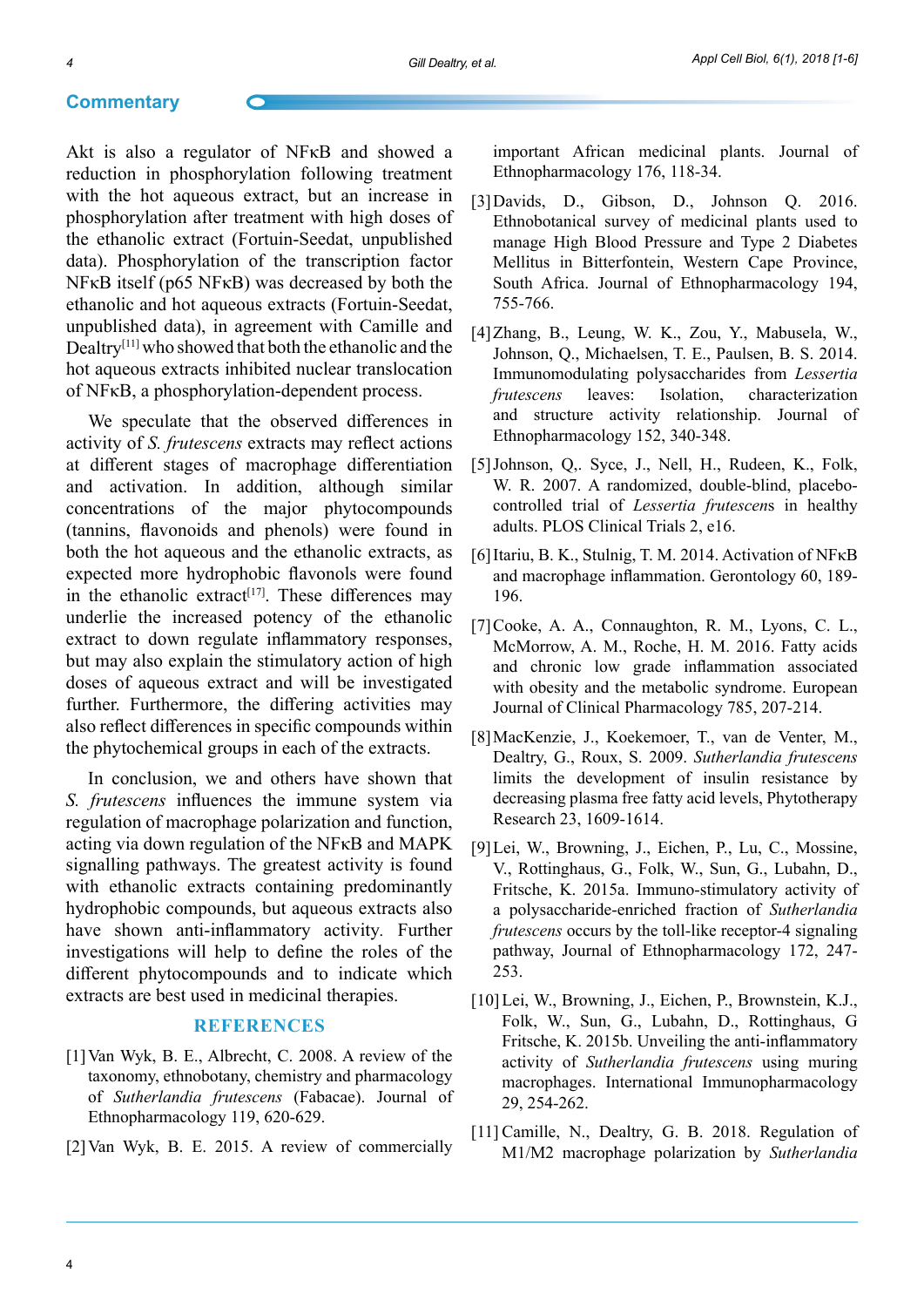*frutescens* via NFκB and MAPK signaling pathways. South African Journal of Botany 116, 42-51.

- [12]Fu, X., Li, X.-C., Smillie, T., Carvalho, P., Mabusela, W., Syce, J., Johnson, Q., Folk, W., Avery, M.A., Khan, I.A. 2008. Cycloartane glycosides from *Sutherlandia frutescens*. Journal of Natural Products 71, 1749–1753.
- [13]Avula, B., Wang, Y., Smillie, T., Fu, X., Li, X., Mabusela, W. 2010. Quantitative determination of flavonoids and cycloartanol glycosides from aerial parts of *Sutherlandia frutescens* (L.) R. BR. by using LC-UV/ELSD methods and confirmation by using LC–MS method. Journal of Pharmaceutical Biomedical Analysis 52, 173–180.
- [14]Mncwangi, N.P., Viljoen, A.M., 2012. Quantitative variation of amino acids in *Sutherlandia frutescens* (cancer bush) – towards setting parameters for quality control. South African Journal Botany 82, 46–52.
- [15]Mavimbela, T., Vermaaka, I., Chena, W., Viljoen, A. 2018. Rapid quality control of *Sutherlandia frutescens* leaf material through the quantification of SU1 using vibrational spectroscopy in conjunction with chemometric data analysis. Phytochemistry Letters 25, 184-190.
- [16] Shaik, S., Singh, N., Nicholas, A. 2011. HPLC and GC analyses of in vitro-grown leaves of the cancer bush *Lessertia (Sutherlandia) frutescens* L. reveal higher yields of bioactive compounds. Plant Cell, Tissue and Organ Culture 105, 431-438.
- [17]Adefuye, O. J. 2016. Anti-diabetic and phytochemical analysis of *Sutherlandia frutescens* extracts. PhD thesis Nelson Mandela Metropolitan University.
- [18]Jiang, J., Chuang, D. Y., Zong, Y., Patel. J., Brownstein, K., Lei, W., Lu, C-H., Simonyi, A., Gu, Z., Cui, J., Rottinghaus, G. E., Fritsche, K. L., Lubahn, D. B., Folk, W. R., Sun, G. Y. 2014. *Sutherlandia frutescens* ethanol extract inhibit oxidative stress and inflammatory responses in neurons and microglial cells. PLOS ONE. 9, e89748.
- [19]Williams, S., Roux, S., Koekemoer, T., Van de Venter, M., Dealtry, G. 2013. *Sutherlandia frutescens* prevents changes in diabetes-related gene expression in fructose-induced insulin resistant cell model. Journal of Ethnopharmacology 146, 482-489.
- [20]Meshkani, R., Vakili, S. 2016. Tissue resident

macrophages: Key players in the pathogenesis of type 2 diabetes and its complications. Clinica Chimica Acta 462, 77-89.

- [21]Moghaddam, A., Mohammadian, S., Vazini, H., Taghadosi, M., Esmaeili, S-A., Mardani, F., Seifi, B., Mohammadi, A., Afshari, J., Sahebkar, A. 2018. Macrophage plasticity, polarization and function in health and disease. Journal of Cellular Physiology 233(9), 6425-6440.
- [22]Motwani, M. P., Gilroy, D. W. 2015. Macrophage development and polarization in chronic inflammation. Seminars in Immunology 27, 257- 266.
- [23]Muraille, E., Leo, O., Moser, M. 2014. Th1/Th2 paradigm extended: Macrophage polarization as an unappreciated pathogen-driven escape mechanism. Frontiers in Immunology 5, 1-10.
- [24]Chen, X., Lu, P-H., Liu, L., Fang, Z-M., Duan, W., Liu, Z-L., Wang, C-Y., Zhou, P., Yu, X-F., He, W-T. 2016. TIGIT negatively regulates inflammation by altering macrophage phenotype. Immunobiology 221, 48-55.
- [25]Africa, L. D., Smith, C. 2015. *Sutherlandia frutescens* may exacerbate HIV-associated neuroinflammation. Journal of Negative Results in BioMedicine 14, 14- 22.
- [26]Khan, J., Sharma, P. K., Mukhopadhaya, A. 2015. *Vibrio cholera* porin ompU mediates M1 polarization of macrophages/monocytes via TLR1/ TLR2 activation. Immunobiology 220, 1199-1209.
- [27]Kanarek, N., Ben-Neriah. 2012. Regulation of NFκB by ubiquitination and degradation of the IκBs. Immunology Reviews 246, 77-94.
- [28]Lee, K-J., Lee, S-G., Lee, H-H., Lee, H-J., Shin, J-S., Kim, N-J., An, H-J., Nam, J-H., Jang, D. S., Lee, K. T. 2015. α-chaconine isolated from a *Solanum tubersum* L. cv Jayoung suppreses lipopolysaccharide-induced pro-inflammatory mediators via AP-1 inactivation in raw 264.7 macrophages and protects mice from endotoxin shock. Chemico-Biological Interactions. 235, 85-94.
- [29]Nafees, S., Rashid, S., Ali, N., Hasan, S. K., Sultana, S. 2015. Rutin ameliorates cyclophosphamide induced oxidative stress and inflammation in Wistar rats: Role of NFκB/MAPK pathway. Chemico-Biological Interactions 231, 98-107.

## **Commentary**